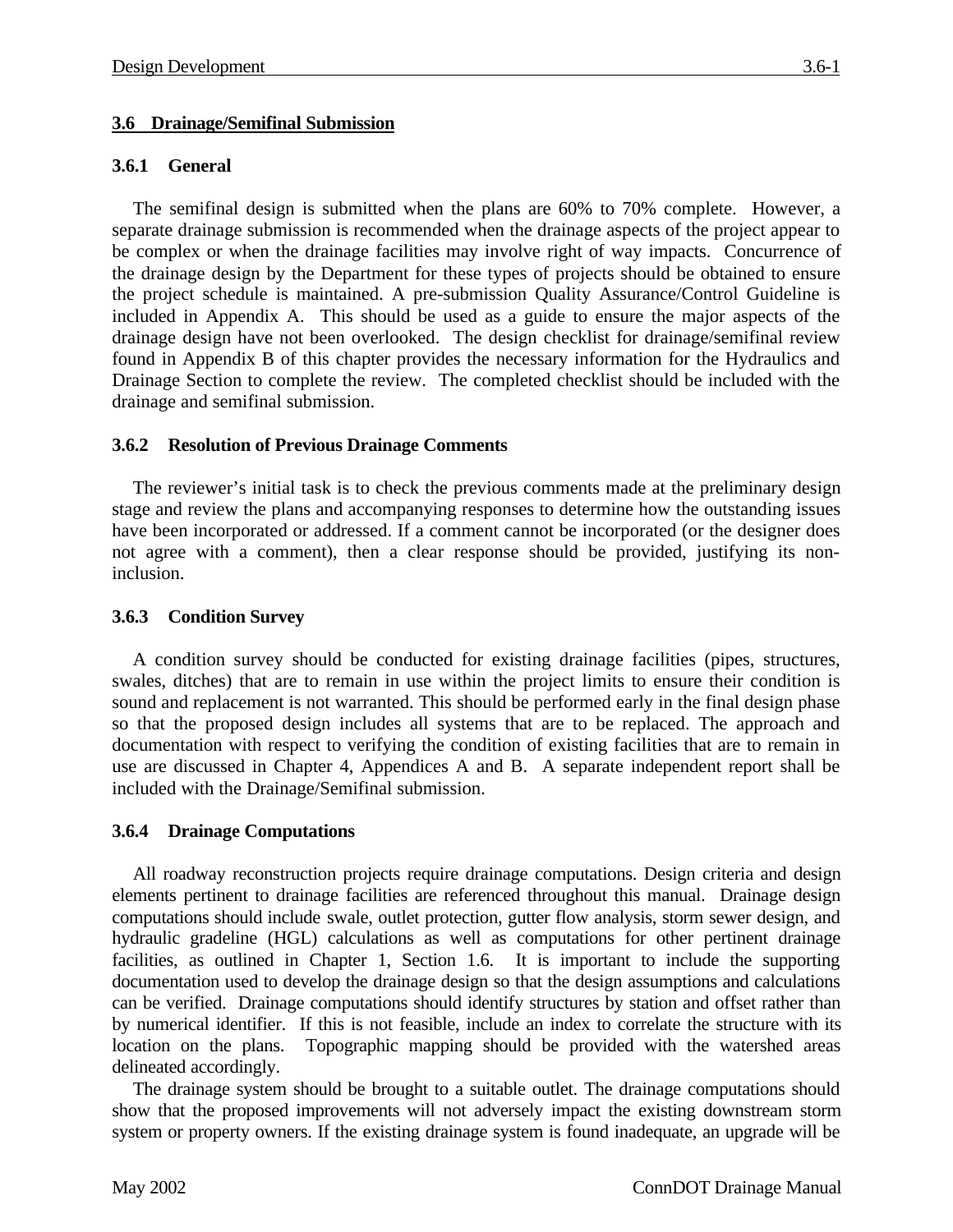designed in conformance with the criteria outlined in this manual. Additional drainage rights may need to be acquired if upgrading the storm drainage downstream of the project is necessary.

### **3.6.5 Right of Way Involvement**

Right of way acquisitions can prove to be one of the most expensive and time consuming aspects of a highway project's development. The designer should account for such costs and difficulties when determining suitable drainage appurtenances. Therefore the potential for new or additional drainage rights and easements should be a consideration in developing the drainage design. The existing and proposed rights should be shown on the plans. Properties affected by diversions should also be shown on the plans so that proper rights can be acquired.

## **3.6.6 Culverts**

Chapter 8 (Culverts) discusses the specific design criteria related to culverts. The designer should also refer to Chapter 4, (Culvert Repair, Materials, and Structural Design) if the existing culvert will remain in use. Minor and small culvert design computations should be included with the documentation with a design data sheet similar to that found in Chapter 8, Appendix A.

In areas where cross culverts are being extended or replaced or where outlet protection is being proposed, a profile or cross section of the natural ground should be provided to show how the inverts will tie into the existing topography. The need for additional rights or easements should be addressed.

## **3.6.7 Outlet Protection**

Riprap splash pads are required to dissipate the velocity and prevent erosion at the exit of a pipe. Guidelines for the design of riprap and bedding are discussed in Chapter 8, Section 8.7. Splash pads at inlets are typically not required. Riprap proposed at an inlet requires justification.

Outlet protection should be shown on the plans. A typical detail should also be included with the drawings.

### **3.6.8 Drainage Patterns**

Existing and proposed drainage patterns with respect to pipes, ditches, channels and swales should be shown on the plans by directional flow arrows. The direction of flow should be shown 61 m (200 feet) beyond any drainage outlet, or shown to terminate by dissipation or entrance into a watercourse or body of water. This will show where the proposed drainage is discharging and establish whether additional drainage rights are required.

### **3.6.9 Grading Plans**

Intersection grading plans should be included in the semifinal submission. The grading should be designed such that ponding and icing conditions are avoided. Inlets should be located at the low points. Include top of frame elevations on the grading plan.